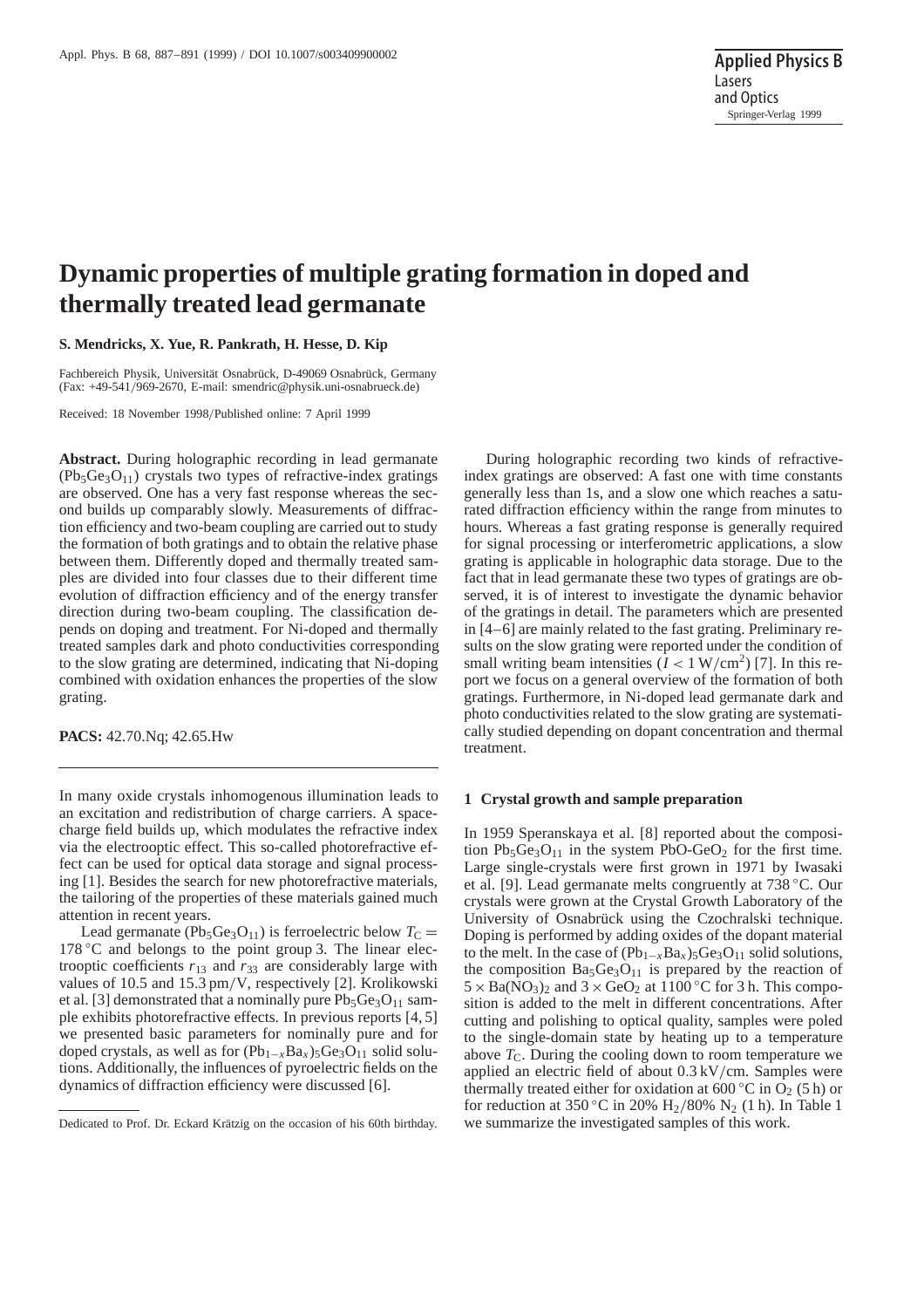**Table 1.** Description of the samples used in the experiments. The samples are named as follows: (Dopant) (Mol-ppm) (Treatment). The treatments are: ag (as-grown), red (reduced) and ox (oxidized). The notation Ba20000ag represents an as-grown  $(Pb_{0.98}Ba_{0.02})_5Ge_3O_{11}$  sample)

| Sample              | width | thickness | c axis /mm <sup>3</sup> |
|---------------------|-------|-----------|-------------------------|
| Pure ag             | 6.20  | 2.40      | 5.50                    |
| Pure red            | 5.75  | 2.40      | 5.12                    |
| Pure ox             | 3.25  | 2.35      | 3.70                    |
| Ba20000ag           | 4.10  | 2.60      | 4.40                    |
| Rh500ag             | 4.65  | 2.50      | 6.85                    |
| Yb50ag              | 4.75  | 2.95      | 7.45                    |
| Yb50red             | 3.15  | 2.25      | 3.80                    |
| Yb50ox              | 3.30  | 2.30      | 4.15                    |
| Ni100a <sub>g</sub> | 4.15  | 1.10      | 5.10                    |
| Ni650ag             | 4.00  | 2.40      | 4.25                    |
| Ni1000ag            | 3.15  | 1.85      | 4.80                    |
| Ni1000red           | 3.10  | 1.90      | 4.10                    |
| Ni1000ox            | 3.15  | 1.85      | 4.35                    |
| Ni2000ag            | 4.02  | 2.36      | 3.75                    |
| Ni2000red           | 4.25  | 2.40      | 4.00                    |
| Ni2000ox            | 4.85  | 2.65      | 5.90                    |

#### **2 Experimental methods**

A holographic setup is used to measure the dynamic properties of the gratings in doped and thermally treated lead germanate crystals: two expanded extraordinarily polarized beams of an Ar<sup>+</sup> laser ( $\lambda = 488$  nm) with the same intensity  $(I_1 = I_2 = 4 \text{ W/cm}^2)$  are utilized to write gratings with a grating spacing of  $1.2 \mu m$  and with the grating vector parallel to the *c* axis of the sample. The time evolution of the diffraction efficiency is monitored by a weak extraordinarily polarized He-Ne laser beam ( $\lambda = 633$  nm,  $I = 0.3$  W/cm<sup>2</sup>) which is incident at the Bragg angle. Behind the crystal the intensities of both writing beams and of the transmitted and diffracted red beams are detected by photodiodes and recorded with a storage oscilloscope.

#### *2.1 Time evolution of diffraction efficiency*

Measurements of the evolution of diffracted intensity in time are carried out for all samples. The recording and erasure cycle consists of four steps: at first the sample is preilluminated for 200 s with one of the writing beams  $(\lambda = 488 \text{ nm}, I = 4 \text{ W/cm}^2)$ . Large transient influences of pyroelectric fields on the recording behavior can be suppressed in this way [6]. In the second step the gratings are recorded for 600 s ( $\lambda = 488$  nm,  $I = 8$  W/cm<sup>2</sup>). The third step includes the stopping of recording and the full decay of the fast grating. Then only the slow grating remains and decays in the dark. From the time constant of this decay the dark conductivity corresponding to the slow grating is obtained. In case the slow grating is not formed within 600 s, the recording time is prolonged to check if a slow grating is formed at all. The last step of the cycle is the optical erasure of the slow grating with one of the writing beams. From the time constant of this decay the photo conductivity related to the slow grating is determined. To obtain informations about the phase relation between the two gratings, further experiments, i.e., two-beam coupling measurements, must be carried out.

#### *2.2 Time evolution of energy transfer during two-beam coupling*

From two-beam coupling experiments the energy transfer direction is obtained. This direction depends on the *c* axis orientation, the sign of the effective linear electroooptic coefficient (both known from previous experiments [4, 5]), and on the sign of the dominant charge carriers [10, 11]. The transmitted intensities of the writing beams behind the crystal are detected during grating recording. From the time evolution of the energy transfer direction the phase relation between the fast and the slow grating is determined. For example, a change of the energy transfer direction during the recording indicates opposite signs for the dominant charge carriers corresponding to the fast and the slow grating. In this case the gratings are 180◦ out of phase.

### **3 Experimental results**

#### *3.1 Observation of different dynamic behaviors*

The general behavior of the time evolution of the fast and the slow grating can be divided into four different classes. First it is possible that only a fast grating build up. In the case of  $(Pb_{1-x}Ba_x)$ <sub>5</sub>Ge<sub>3</sub>O<sub>11</sub> solid solutions the formation of a slow grating is never observed. Even for 1 h of recording only the diffraction corresponding to the fast grating is measured (Fig. 1). For all samples the refractive-index modulation corresponding to the fast grating is in the range of  $10^{-6}$  without external field. This measurement also demonstrates the stability of the setup for long-time recording. Crystals without slow grating are called crystals of class (a).

In most cases, a strong slow grating is formed. Its diffraction efficiency is at least comparable to or larger than that of the fast grating. The corresponding refractive-index modulations can reach values of  $2 \times 10^{-5}$  without an externally applied electric field. For 600 s of recording typically modulations of 10−<sup>6</sup> are reached. These crystals can be divided into three further classes: (b), (c), and (d).



**Fig. 1.** Time evolution of the diffracted beam intensity  $I_d$  of the red He-Ne laser beam in a Ba20000ag (as grown  $(Pb_{0.98}Ba_{0.02})_5Ge_3O_{11}$ ) sample. Only the fast grating is formed. Within a recording time of 1 h no slow grating appears. At the initial stage of recording the diffracted intensity is transiently enhanced due to pyroelectric fields (see [6])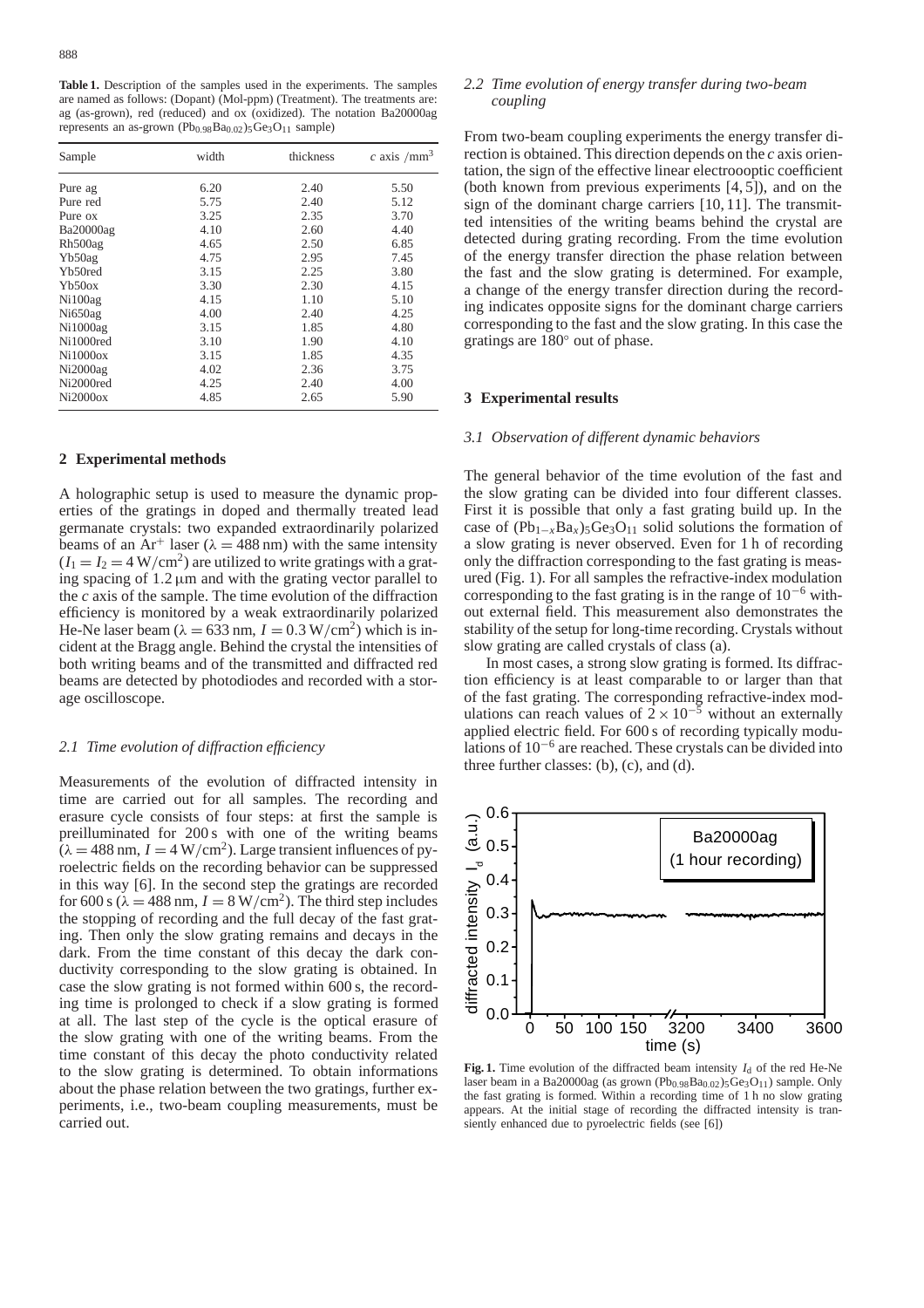

**Fig. 2.** Time evolution of diffracted beam intensity  $I_d$  of the He-Ne laser probe beam during 600 s of recording in a nominally pure and oxidized sample (Pure ox). The diffracted beam intensity decreases to zero within approximately 140 s and increases again to a much higher value than at the initial stage of recording



**Fig. 3.** Time evolution of writing beam intensity change ∆*I*<sup>1</sup> behind the crystal during recording  $(I = 8 \text{ W/cm}^2$ ,  $\Lambda = 1.2 \text{ }\mu\text{m}$ ) for 600 s in a nominally pure and oxidized sample (Pure ox). Due to the two-beam coupling an energy transfer is observed. The energy transfer direction changes at approximately 140 s. At this time the sign of the dominant charge carriers changes from positive to negative



**Fig. 4.** Time evolution of the diffracted red beam intensity  $I_d$  during 600 s of recording  $(I = 8 \text{ W/cm}^2$ ,  $\Lambda = 1.2 \text{ }\mu\text{m}$ ) in a Ni1000red sample. From the initial value (fast grating), the diffracted intensity  $I_d$  decreases to zero and remains zero. This indicates that the gratings are 180◦ out of phase and have equal amplitudes



**Fig. 5.** Time evolution of writing beam intensity change  $\Delta I_1$  behind the crystal for the sample Rh500ag during 600 s of recording  $(I = 8 \text{ W/cm}^2)$ ,  $\Lambda = 1.2 \mu m$ ). Due to two-beam coupling an energy transfer is observed. The intensity *I*<sup>1</sup> increases monotonously from the initial value. The energy transfer direction remains unchanged. The dominant charge carriers are positive for both gratings

In class (b) the overall diffracted intensity first decreases from the initial value to zero (compensation of the fast grating), then increases again, and reaches a sometimes much larger value than that of only the fast grating (Fig. 2). In this case, the energy transfer direction for two-beam coupling changes after the time of zero diffraction (Fig. 3), indicating that the two gratings are 180◦ out of phase.

In class (c) the fast grating is compensated by the slow grating and the total diffracted intensity in the steady state is zero (Fig. 4). That means the slow-grating amplitude is equal to that of the fast grating. In the two-beam coupling measurement finally no energy transfer is observed. In this case the gratings are also 180◦ out of phase.

The fourth class (d) includes crystals in which both gratings are in phase. After the fast grating has reached the saturated value, the diffracted intensity further increases while the slow grating builds up. The energy transfer direction remains the same, and the energy transfer between both beams increases (Fig. 5). In Fig. 6 schematic drawings of the different behaviors are given.

## *3.2 Classification of different lead germanate samples*

From a systematic investigation we classify the investigated lead germanate samples by the four different types of behavior. This behavior depends both on doping and on thermal treatment and can be controlled in this way. In Table 2 we present the results. The  $(Pb_{1-x}Ba_x)_{5}Ge_3O_{11}$  solid solutions are the only representatives for class (a) in which no slow grating appears. Whereas nominally pure (as-grown, oxidized, and reduced) samples always belong to class (b), in Yb- and Ni-doped samples the behavior depends on the thermal treatment. In the as-grown state these crystals belong to class (b), in the reduced state they belong to class (c), and in the oxidized state they belong to class (d). This indicates that amplitudes and phase relations (i.e., dominant charge carriers) of the gratings are influenced by thermal treatments in Yb- and Ni-doped samples. The sample Rh500ag belongs to class (d). This is the only example in which for an as-grown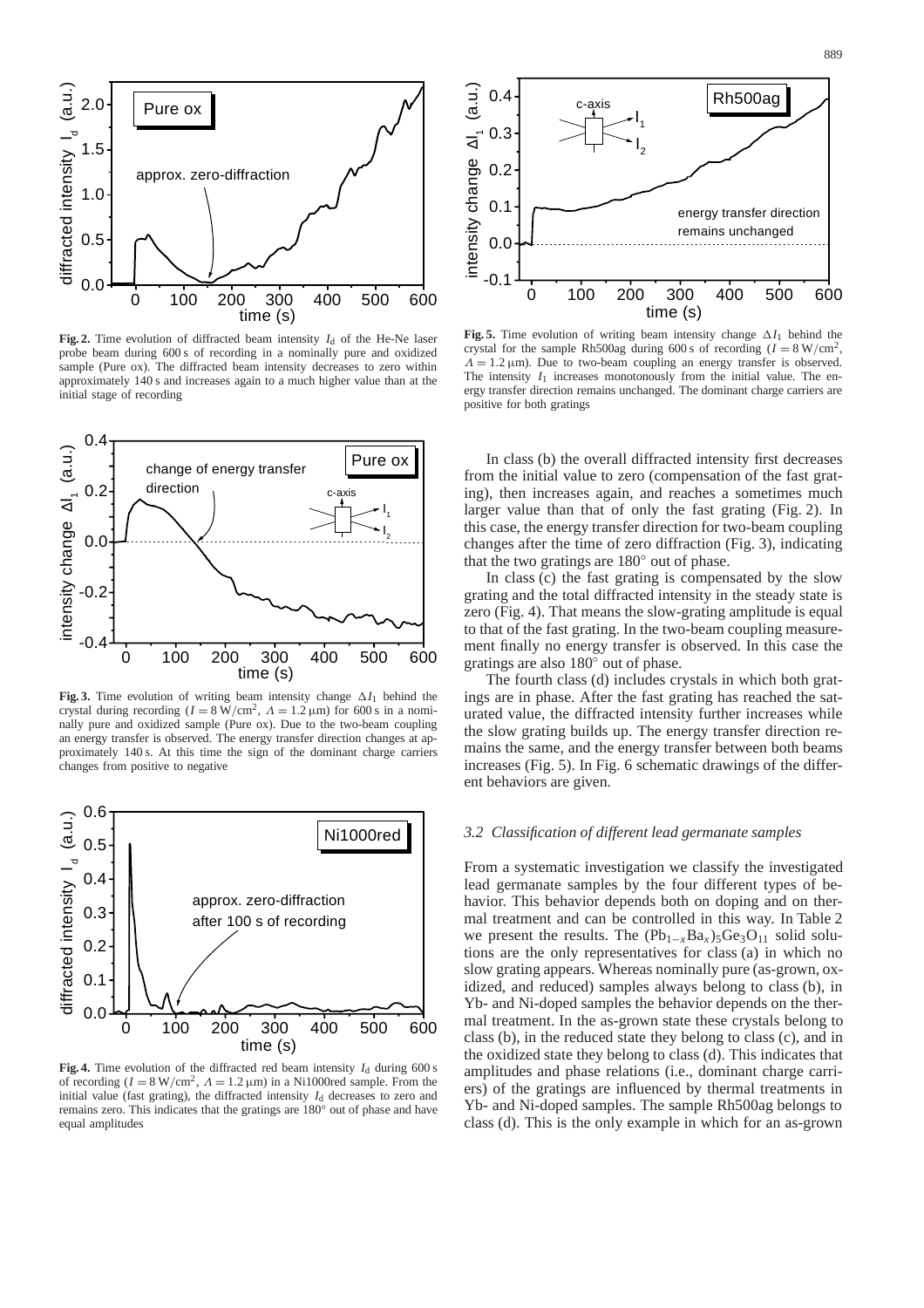

**Fig. 6.** Schematic drawings of the four different types of dynamic behavior for diffraction efficiency and two-beam coupling (intensities of the two writing beams  $(I_1 \text{ and } I_2)$  behind the crystal). In class (a) the slow grating is not formed. In class (b) the slow grating (with larger amplitude) is  $180^\circ$  out of phase relative to the fast grating. Thus, the energy transfer direction changes for two-beam coupling. For crystals of class (c) the gratings are 180◦ out of phase and have equal amplitudes. In the steady state no diffraction or energy transfer is observed. In class (d) both gratings are in phase and the energy transfer direction remains unchanged

**Table 2.** Classification of the samples by their different dynamic behaviors

| Class $(a)$ | Class $(b)$                                                                                                    | Class $(c)$                       | Class $(d)$                                           |
|-------------|----------------------------------------------------------------------------------------------------------------|-----------------------------------|-------------------------------------------------------|
| Ba20000ag   | Pure ag<br>Pure red<br>Pure ox<br>Yb50ag<br>Ni100a <sub>g</sub><br>Ni650a <sub>g</sub><br>Ni1000ag<br>Ni2000ag | Yb50red<br>Ni1000red<br>Ni2000red | Rh500ag<br>Yb50ox<br>Ni1000 <sub>ox</sub><br>Ni2000ox |

sample both gratings are in phase. Due to the fact that the dominant charge carriers related to the fast grating are positive for all samples [4, 5], the slow grating is formed by negative charge carriers in classes (b) and (c) and by positive charge carriers in class (d). So Rh-doping and the oxidation of Yb- and Ni-doped samples change the sign of the dominant charge carriers for the slow grating from negative to positive.

## *3.3 Slow grating in thermally treated* Ni*-doped samples*

Besides the general behavior, the dark and photo conductivities corresponding to the slow grating are influenced by doping, dopant concentration, and thermal treatment. For the slow grating we determined the dark and photo conductivities in Ni-doped samples. Due to the fact that the measured conductivities are  $2 - 3$  orders of magnitude smaller than the dark and photo conductivities related to the fast grating,

**Table 3.** Measured values of dark and photo conductivities related to the slow grating in thermally treated pure and Ni-doped lead germanate crystals. The values are given for dark decay and optical erasure  $(I = 4 W/cm^2)$ after 600 s recording with an intensity  $I = 8 \text{ W/cm}^2$  and 1.2  $\mu$ m grating spacing

| Sample              | $\sigma_{dark, slow}$<br>$10^{-14}$ ( $\Omega$ m) <sup>-1</sup> | $\sigma_{\text{photo,slow}}$<br>$10^{-14}$ $(\Omega \text{ m})^{-1}$ | $\sigma_{\text{photo,slow}}/\sigma_{\text{dark,slow}}$ |
|---------------------|-----------------------------------------------------------------|----------------------------------------------------------------------|--------------------------------------------------------|
| Pure ag             | 0.7                                                             | 6.0                                                                  | 8.6                                                    |
| Pure red            | 9.6                                                             | 3.4                                                                  | 0.35                                                   |
| Pure ox             | 2.4                                                             | 22.6                                                                 | 9.4                                                    |
| Ni100a <sub>g</sub> | 1.5                                                             | 4.5                                                                  | 3.0                                                    |
| Ni650ag             | 1.4                                                             | 4.7                                                                  | 3.4                                                    |
| Ni1000ag            | 1.3                                                             | 8.3                                                                  | 6.4                                                    |
| Ni1000red           | 14.8                                                            | 13.2                                                                 | 0.9                                                    |
| Ni1000ox            | 0.9                                                             | 28.6                                                                 | 31.8                                                   |
| Ni2000ag            | 1.3                                                             | 12.9                                                                 | 9.9                                                    |
| Ni2000ox            | 0.4                                                             | 27.2                                                                 | 68.0                                                   |

we assume that the slow grating can be treated independently. The results are presented in Table 3. In as-grown Ni-doped samples the dark conductivities for four different concentrations are about the same with  $\sigma_{dark, slow} = (1.3 -1.5$ ) × 10<sup>-14</sup> ( $\Omega$  m)<sup>-1</sup>. These values are twice as large as for the nominally pure and as grown sample (Pure ag,  $\sigma_{\text{dark,slow}} = 0.7 \times 10^{-14} \, (\Omega \, \text{m})^{-1}$ ). The photo conductivity of the as-grown Ni-doped samples increases with growing Ni content. After reduction (Ni1000red) the dark conductivity is increased. This behavior occurs also in the nominally pure and reduced sample (Pure red). In oxidized Ni-doped samples (Ni1000ox and Ni2000ox) the dark conductivity is decreased, while the photo conductivity is substantially increased. In the sample Ni2000ox the time constant corresponding to the slow grating dark decay is already about 25 h. For the nominally pure and as-grown sample (Pure ag) about 14 h are measured under the same conditions. However, the essential difference is the enhancement of the ratio between photo and dark conductivity. For the as-grown Ni-doped samples this ratio grows from 3.1 (Ni100ag) to 9.9 (Ni2000ag). In the sample Pure ag it is of comparable size with a value of 8.6. In the Ni-doped samples the situation changes after oxidation. Whereas in the sample Ni1000ox the ratio is 31.8, for the sample Ni2000ox we determine a value of 68.0. For the nominally pure and oxidized sample (Pure ox) with a ratio of 9.4 there is no great difference compared to the as-grown sample (Pure ag, ratio 8.6). So, regarding the slow grating, for Ni-doped and oxidized samples the photo conductivity is increased while the dark conductivity becomes even smaller.

## **4 Discussion**

In [4] and [7] it is claimed that in lead germanate intrinsic defects may take part in the charge transport. For the fast grating we found that doping does not enhance the photorefractive effect. Nevertheless, in [5] it was described that the fast-grating response can be influenced by thermal treatments. In the case of reduction treatments the response becomes very slow for all samples. Also the dark conductivities observed in reduced samples are generally smaller. For a nominally pure and reduced sample this behavior is not observed. So in this case the doping seems to play an important role for